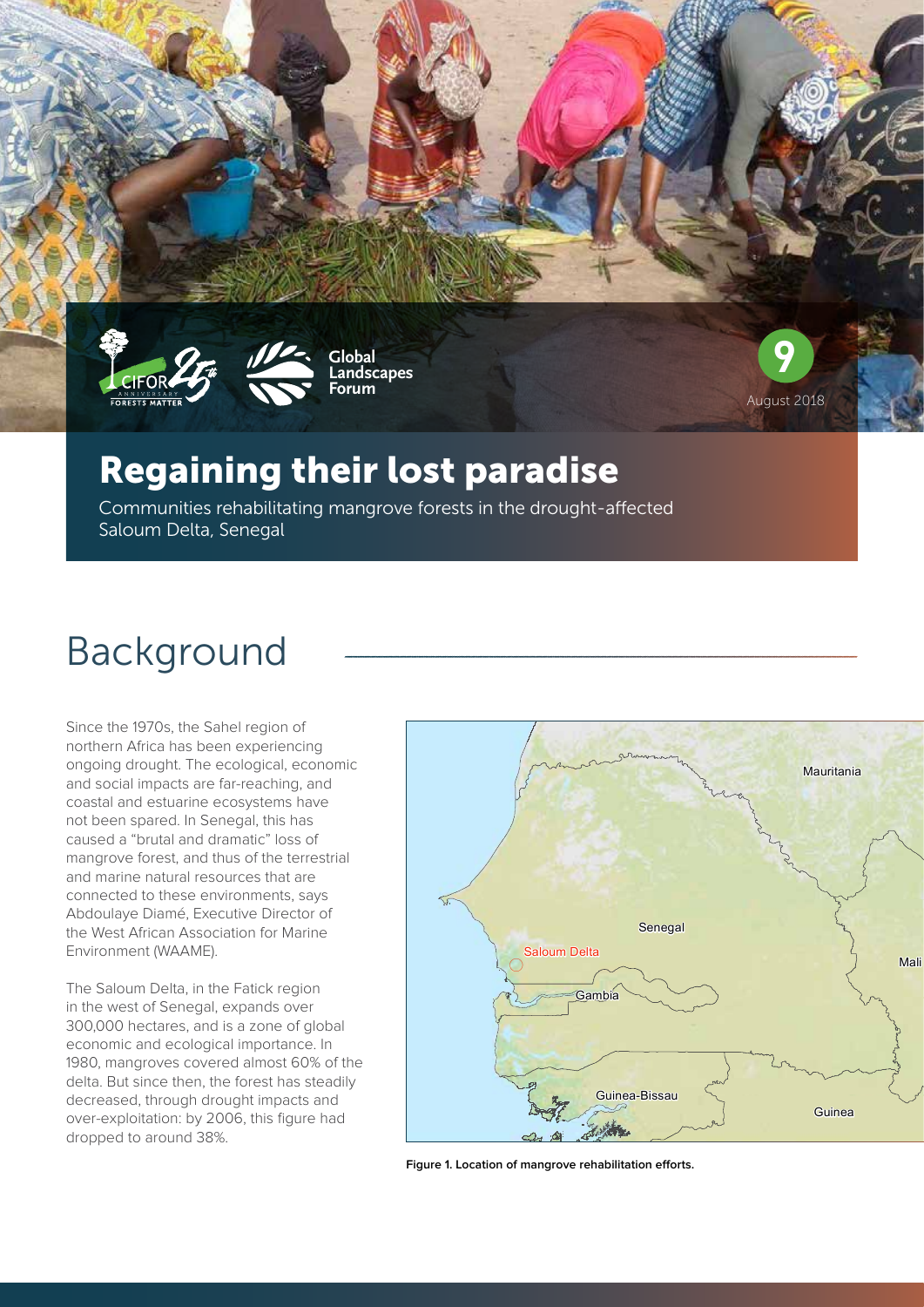The mangroves, which are community-owned, play a central role in local socio-economic and cultural systems. They provide timber and fuelwood, protect against coastal erosion and flooding, secure the health of fisheries, and harbour traditional remedies and sacred sites. The forests also provide a barrier against storms and coastal erosion in fragile areas. "Since our

village was founded, its stability has been linked to the mangroves," says Betenty village resident Moussa Sarr. "We often hear that the sea invades certain places because they have no barrier separating them from the ocean. If you see that the ocean waves break weakly on our shores, it is because there are mangroves here that protect us," he explains.

# Taking action

Given the mangroves' importance for so many elements of their lives, many community members were highly motivated to halt and reverse the degradation that was occurring, and "regain their lost paradise," says Diamé. He himself grew up in the area, and always hoped to play a role in finding sustainable solutions to the forests' decline.

In the mid-1990s, Diamé and a number of his young contemporaries from the delta founded a range of environmental and youth associations – among them, WAAME. Meanwhile, at the University of Dakar, a research team on marine and coastal issues was turning its attention to the issue of mangrove reforestation.

And so it was that in 1995, in collaboration with local communities, international NGOs, aid agencies and the researchers from Dakar, WAAME initiated a campaign to restore the mangrove forests of the Saloum Delta. Since then, they've restored around 8,500 hectares of mangrove forest.

WAAME carries out education and training programs to ensure local communities are on board and well equipped to sustain the reforestation efforts. They are trained in basic species biology and replanting techniques, and educated on the importance of mangrove conservation at all levels. Popular theatre, football tournaments and exchange visits between communities help to create the connections and shared motivations to make a difference for the mangrove forests in the Delta and beyond.



**Photo 1. Women of Bassoul gather to organize for mangrove monitoring.**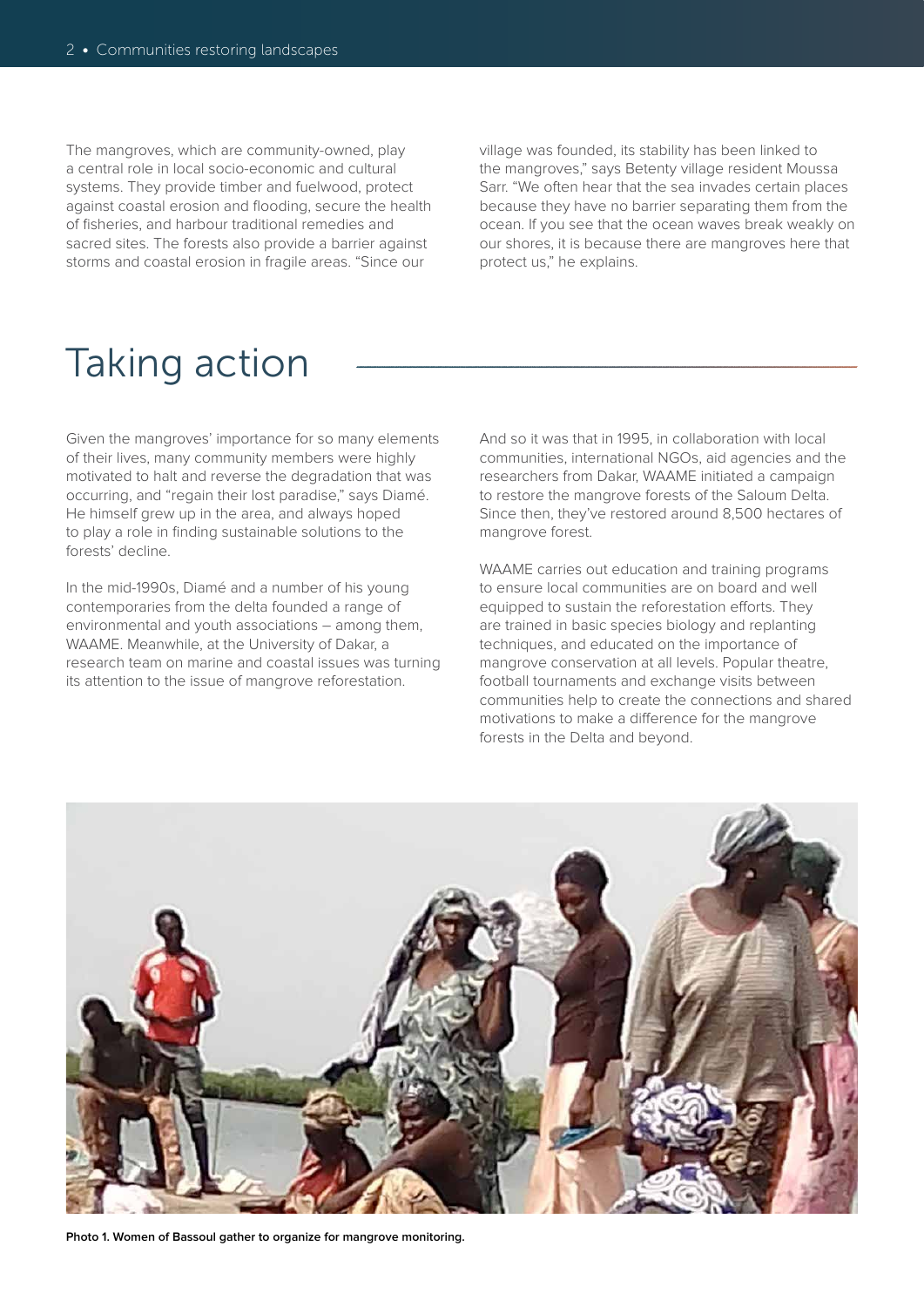## Perspectives on success

The work has already led to considerable behavior change and the adoption of more sustainable practices at the local level, says Diamé. In general, there's a renewed appreciation of what these ecosystems provide. "A sea without mangroves is nothing," pronounced one woman after a successful reforestation effort near the village of Djirnda.

The program has also made a big impact on biodiversity in the area, says Diamé, because mangroves provide a spawning ground for many species of fish. For the Niominka, an aquacultural ethnic group based on the delta's islands, healthy fisheries are particularly important. "Fishing is our main activity," says one woman from Fayako village, "and it is dependent on the mangroves."

Further, thanks to the regenerating forests, and technical support from outside partners, communities have been able to diversify their livelihoods into areas such as agroforestry, salt harvest, tourism and beekeeping, says Diamé: a critical outcome in an area where income and resources are stretched and malnutrition can be an issue.

Women have been most heavily involved in the reforestation efforts to date, because "they are more organized than men on community issues such as reforestation," says Diamé. "They develop structures, and they work together much more than the men."

He notes that through the reforestation process, women have gained expanded rights, which appear to have extended to other areas of their lives. Initially, gendered traditions prevented many women from playing decisionmaking roles in the reforestation work. For example, the first reforestation meeting on Bassoul Island was held just after Friday prayers on the esplanade of the mosque. As was traditional, this meeting was attended only by men, who then granted Diamé's team permission to discuss the project with the women of the village.

At that point, a local and extremely charismatic woman leader, Aminata Diankong Sagar, asked the women, "Is it really right for the men to meet first by themselves, and then allow women to be involved?" According to Diamé, the tradition was little more than "an old routine," which when challenged, did not stand up to the test of time, or to strong leadership like Sagar's. Since that transformative moment, the women of Bassoul have freely gathered without men's consent for all kinds of projects.

For many community members, the work has also prompted reconnection with ancient cultural knowledge. Historically in the area, mangrove forests were considered sites of worship, where people would go to offer prayers, gifts and protection, and where they gathered traditional medicines and sacred objects. Since the forests have been restored, these practices are being revived, and they're becoming increasingly popular, says Diamé.

Amath Thiaré, a wise man from the village of Mbam, told organizers during the first mangrove reforestation meeting held in 1996 in the town square: "You are seeking to clothe the naked body of Pacciin [a sacred site that is perceived as a goddess] through this reforestation program, so you have all our blessing and the unwavering support of the protective spirit of the mangroves."

According to Diamé, this comment exemplifies what has made the project so successful to date: fusing technical forestry training, and elements of contemporary community development practice such as gender awareness, with local realities, beliefs and values. This combination, he says, has helped to cement community commitment to the process, and produce an end-point that is culturally and ecologically sustainable. "We've developed real social technology for reforestation," says Diamé, "that's based on both traditional and modern sources of knowledge."

"

Since our village was founded, its stability has been linked to the mangroves. We often hear that the sea invades certain places because they have no barrier separating them from the ocean. If you see that the ocean waves break weakly on our shores, it is because there are mangroves that protect us."